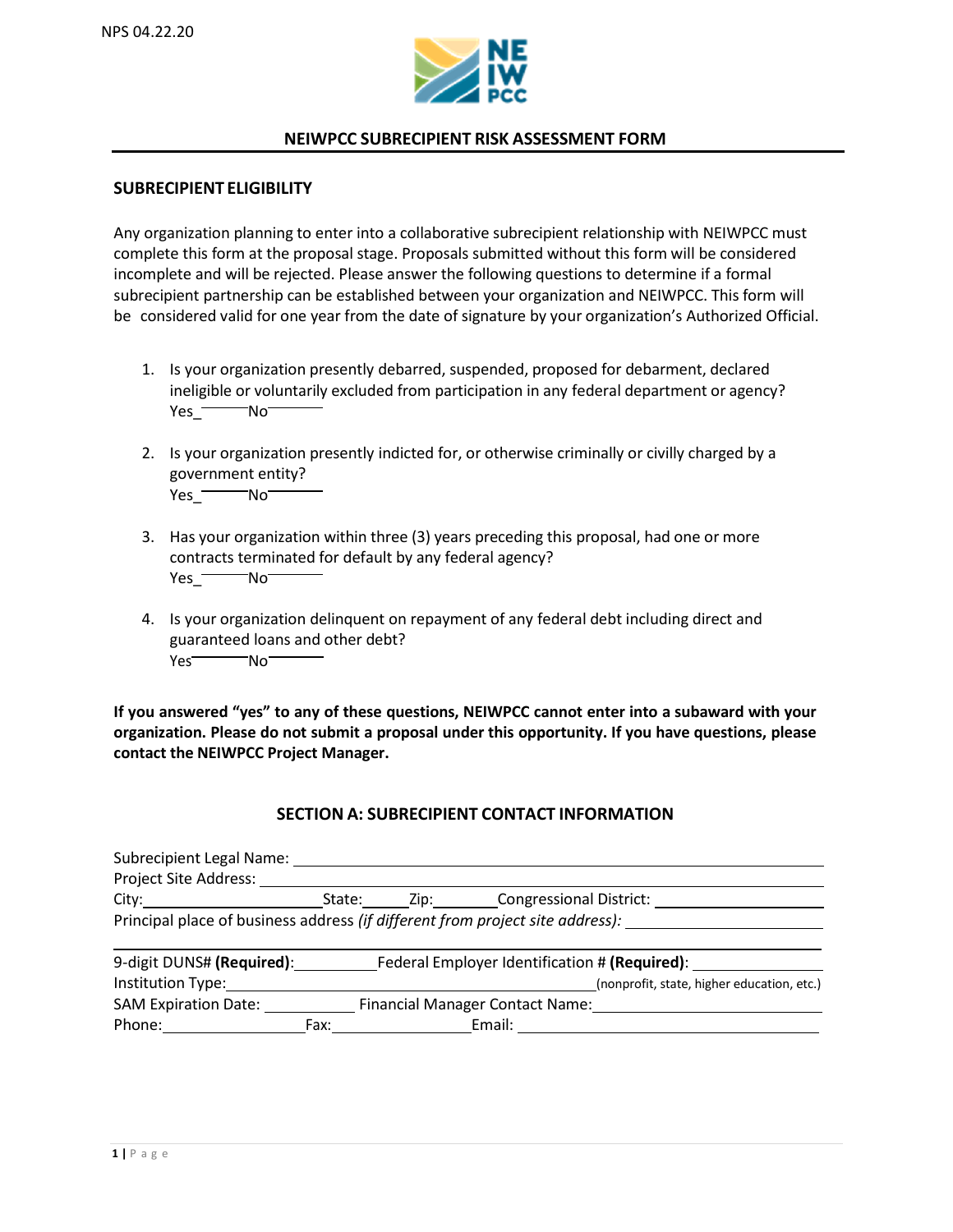# **SECTION B: SUBRECIPIENT REQUIREMENTS AND RESPONSIBILITIES**

## **1. LOBBYING:**

Subrecipient certifies that no payments have been paid or will be paid to any person for influencing or attempting to influence an officer or employee of any agency, a member of Congress, an officer or employee of Congress, or an employee of a member of Congress in connection with this proposed project.

**Yes\_\_\_\_\_\_No\_\_\_\_\_\_(If "No," attach explanation)** 

# **2. CONFLICT OF INTEREST:**

Subrecipient certifies that it has an active and enforced conflict of interest policy that is consistent with the provision of the Conflict of Interest Policy (2 CFR 200.112). Subrecipient also certifies that, to the best of Institution's knowledge, (1) all financial disclosures have been made related to the activities that may be funded by or through a resulting agreement, and required by its conflict of interest policy; and (2) all identified conflicts of interest have or will have been satisfactorily managed, reduced or eliminated in accordance with subrecipient's conflict of interest policy prior to the expenditure of any funds under any resultant agreement.

 Subrecipient **does not have** a compliant conflict of interest policy but will develop one prior to issuance of subaward.

 Subrecipient **does not have** an active and/or enforced conflict of interest policy and agrees to abide by and follow NEIWPCC's policy including all financial interest disclosure and management processes.

## **3. TRAFFICKING VICTIMS PROTECTION ACT OF 2000 (22 U.S. CODE CHAPTER 78):**

 Subrecipient certifies that it has not and will not engage in trafficking of persons. NEIWPCC may unilaterally terminate this subaward, without penalty, if subrecipient is determined to have violated the Trafficking Victims Protection Act of 2000.

## **4. INDIRECT COSTS:**

Indirect Rates included in this proposal have been calculated based on (check as applicable):

 Subrecipient's federally negotiated indirect rates for this type of work, or a reduced indirect rate that subrecipient hereby agrees to accept. *(If this box is checked, please attach a copy of your Indirect Rate agreement)*

De minimus rate (10%)

Not applicable: Subrecipient is not requesting payment of indirect costs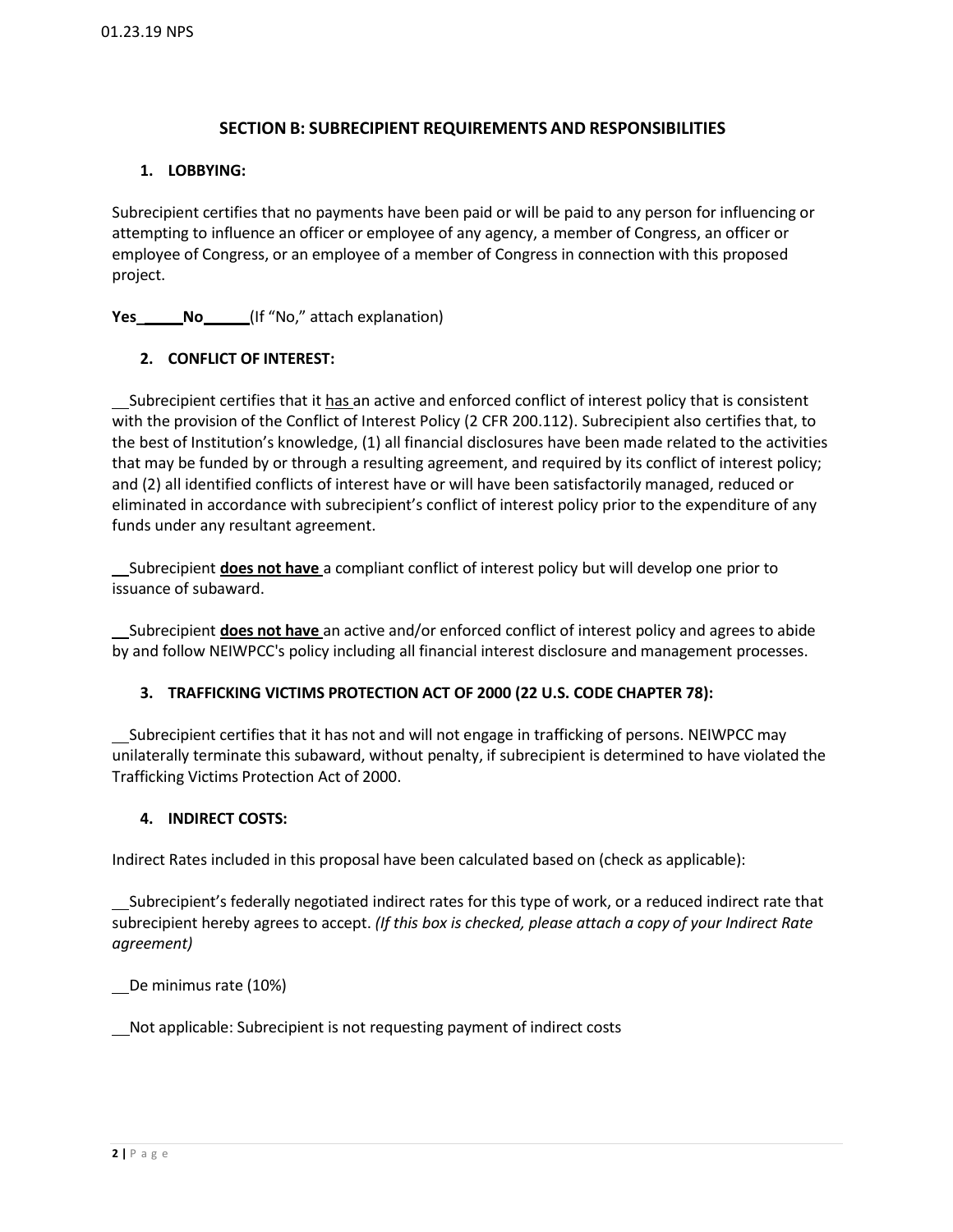### **5. FEDERAL FUNDING ACCOUNTABILITY AND TRANSPARENCY ACT (FFATA) INFORMATION**

NEIWPCC is required under FFATA to collect subrecipient information for transactions **exceeding \$25,000**. If you are applying for \$25,000 or more, please fill out the following section.

### **Are all of the following true for your institution for the preceding fiscal year? Yes \*\*\* No (Skip to next section)**

- Received eighty percent (80%) or more of its annual gross revenues in federal awards (federal contracts and subcontracts, loans, grants and subgrants, and cooperative agreements); **AND**
- Received twenty-five million (\$25M) or more in annual gross revenues from federal awards; **AND**
- The public does not have access to information about compensation of the five most highly compensated officers of your institution through periodic reports filed under section 13(a) or 15(d) of the Securities Exchange Act of 1934 (15 U.S.C. §§ 78m(a), 78o**(**d)) or section 6104 of the Internal Revenue Code of 1986. See FFATA § 2(b)(1).

#### **\*\*\*Only complete the below compensation report if you checked "Yes" in the box above.\*\*\***

| Total compensation and names of top five executives (if applicable) |                            |
|---------------------------------------------------------------------|----------------------------|
| <b>Name</b>                                                         | <b>Compensation Amount</b> |
|                                                                     |                            |
|                                                                     |                            |
|                                                                     |                            |
|                                                                     |                            |
|                                                                     |                            |

#### **6. AUDIT REQUIREMENTS:**

Do you receive an annual audit in accordance with 2 CFR Part 200 Subpart F - Audit Requirements? **Yes\_ No** 

If "Yes," fiscal year of most recent audit:

Were any audit findings reported in your most recent audit? **Yes No** If "Yes" to audit findings, attach a description of the finding.

**Subrecipients receiving an annual audit under 2 CFR 200 Subpart F are required to provide a copy of the most recent audit report before a subaward will be issued.**

If you do not receive an annual audit in accordance with 2 CFR 200 Subpart F, please select the appropriate box indicating why you would not be subject to compliance with 2 CFR 200 Subpart F certification (check as applicable):

 Non-Profit entity that expended less than \$750,000 in U.S. federal funds during previous fiscal year For-Profit Entity

Other (please explain):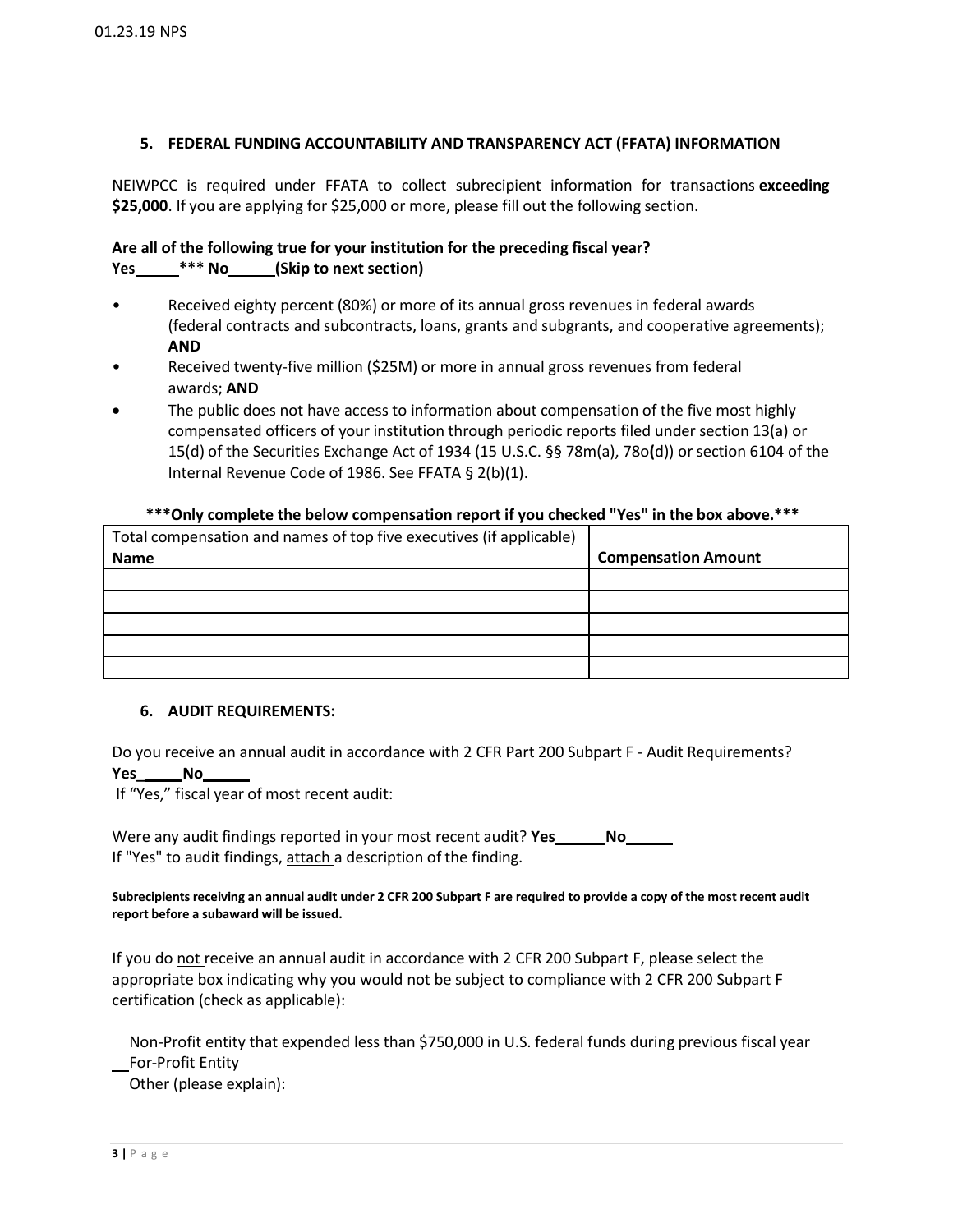# **SECTION C: SUBRECIPIENT CERTIFICATIONS**

# **Subrecipient certifies that its financial system is in accordance with generally accepted accounting principles and (check all that apply):**

 Has the capability to identify, in its accounts, all federal awards received and expended and the federal programs under which they were received;

 Maintains internal controls to assure that it is managing federal awards in compliance with applicable laws, regulations, and the provisions of contracts or grants;

Complies with applicable laws and regulations;

 Can prepare appropriate financial statements, including the schedule of expenditures of federal awards; AND

 There are no outstanding audit findings which would impact project costs. If there are findings, submit a copy of the report that describes the finding and steps to be taken to correct the finding.

# **SECTION D: NATIONAL PARK SERVICE GENERAL TERMS AND CONDITIONS**

Subrecipient will comply with the National Park Service ("NPS") General Terms and Conditions as outlined at [https://www.nps.gov/orgs/1623/comment.htm#Terms.](https://www.nps.gov/orgs/1623/comment.htm#Terms)

## **PLEASE DO NOT SUBMIT A PROPOSAL IF YOU CANNOT AGREE TO THESE TERMS**